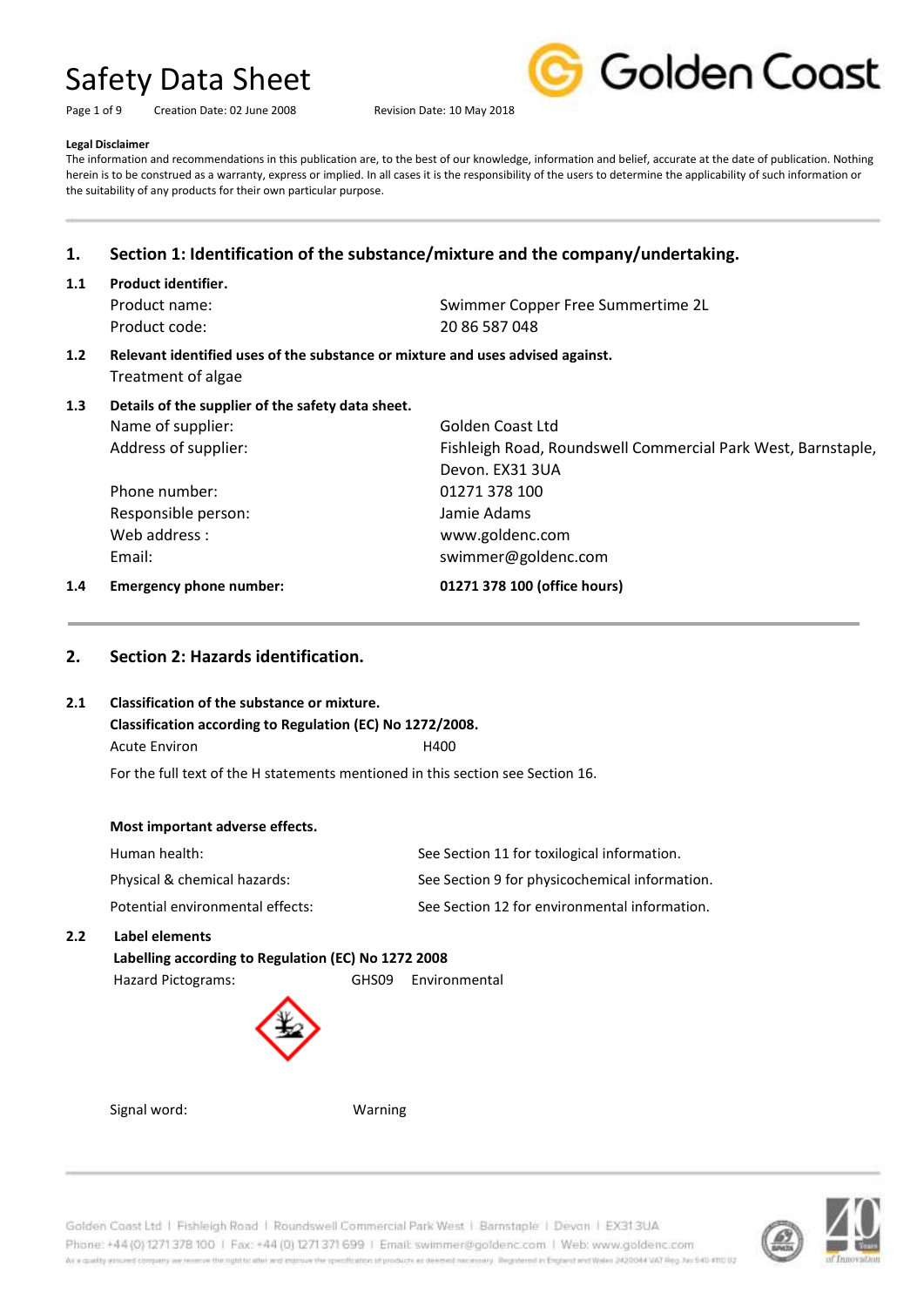Page 2 of 9 Creation Date: 02 June 2008 Revision Date: 10 May 2018



#### **Legal Disclaimer**

The information and recommendations in this publication are, to the best of our knowledge, information and belief, accurate at the date of publication. Nothing herein is to be construed as a warranty, express or implied. In all cases it is the responsibility of the users to determine the applicability of such information or the suitability of any products for their own particular purpose.

| <b>Hazard statements.</b>        |                                                                                                                             |
|----------------------------------|-----------------------------------------------------------------------------------------------------------------------------|
| H400 :                           | Very toxic to aquatic life                                                                                                  |
| <b>Precautionary statements.</b> |                                                                                                                             |
| P <sub>102</sub> :               | Keep out of reach of children                                                                                               |
| P402+404:                        | Store in a cool dry place. Store in a closed container.                                                                     |
| P305+351+338: IF IN EYES:        | Rinse continuously with water for several minutes. Remove<br>contact lenses, if present and easy to do so. Continue rinsing |
| P301+P314: IF SWALLOWED:         | Get medical attention if you feel unwell                                                                                    |
| P501:                            | Dispose of contents/container to hazardous waste                                                                            |

#### **Hazardous components which must be listed in the label.**

N-dimethyl-2-hydroxyammoinium chloride (polymer)

#### **2.3 Other Hazards.**

No other information is available

## **3. Section 3: Composition/information on ingredients.**

#### **3.2 Mixture.**

#### *Polyquaternaryammonium compound*

A mixture of the chemicals listed below with non-hazardous additions

| <b>EINECS</b> | CAS        | <b>CLP Classification</b> | Percent |
|---------------|------------|---------------------------|---------|
| 270-325-2     | 25988-97-0 | Acute Environ H400        | 40-60%  |

#### **4. Section 4: First aid measures.**

#### **4.1 Description of first aid measures.** General advice:

If inhaled: Symptoms of poisoning may occur even after several hours; therefore medical observation is required for at least 48 hours after the accident Provide fresh air, warmth and rest, preferably in a comfortable sitting position. Get professional medical attention if any discomfort continues.

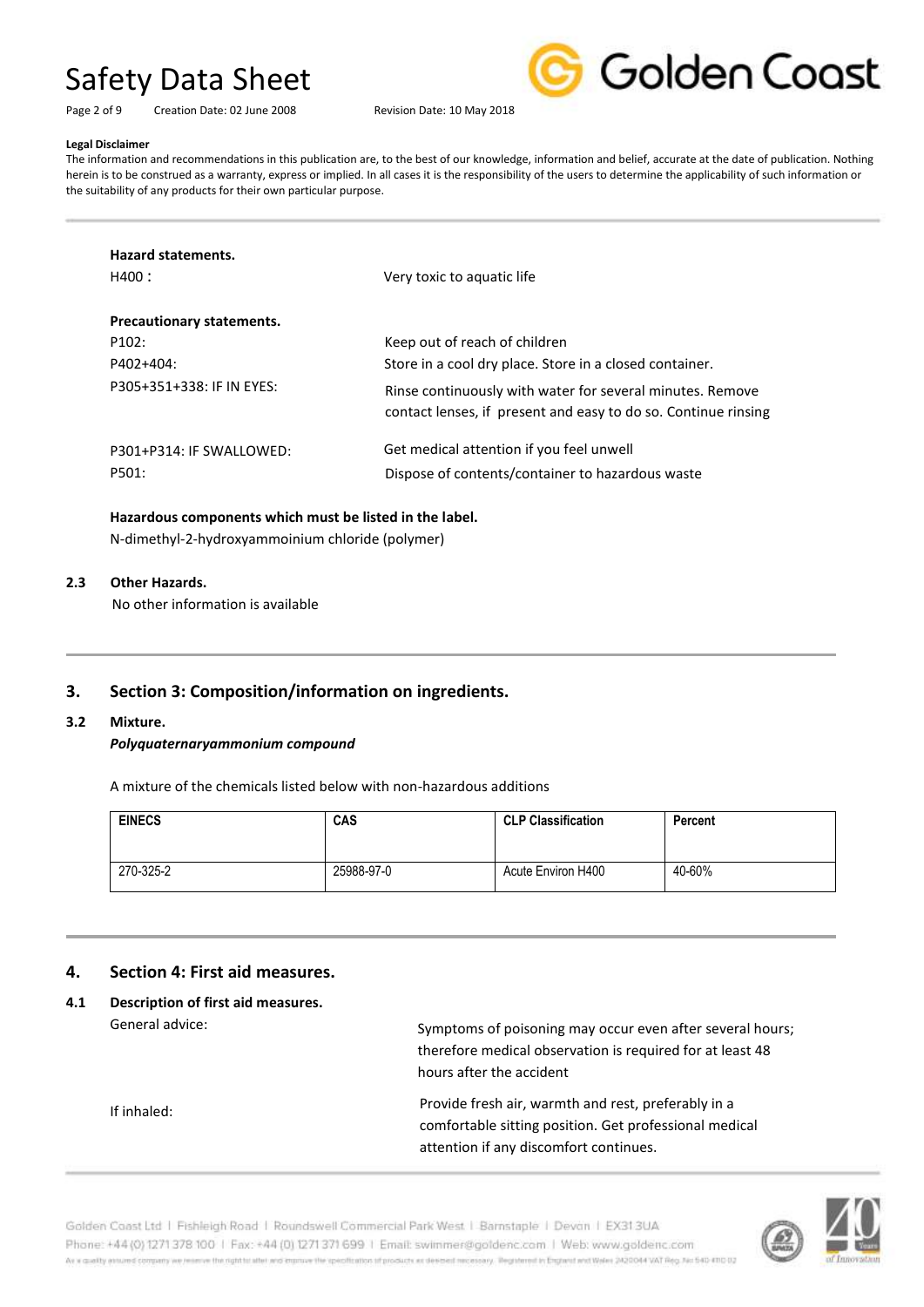|  | <b>Golden Coast</b> |
|--|---------------------|

#### Page 3 of 9 Creation Date: 02 June 2008 Revision Date: 10 May 2018

#### **Legal Disclaimer**

The information and recommendations in this publication are, to the best of our knowledge, information and belief, accurate at the date of publication. Nothing herein is to be construed as a warranty, express or implied. In all cases it is the responsibility of the users to determine the applicability of such information or the suitability of any products for their own particular purpose.

| In case of skin contact: | Generally the product does not irritate the skin                   |
|--------------------------|--------------------------------------------------------------------|
| In case of eye contact:  | Rinse the eye immediately with water. Continue to rinse for at     |
|                          | least 15 minutes.                                                  |
| If swallowed:            | Clean mouth with water and drink plenty of water. If swallowed, do |
|                          | not induce vomiting. Seek medical advice if discomfort continues.  |

## **4.2 Most important symptoms and effects, both acute and delayed.** Symptoms & Effects **No further information available.**

**4.3 Indication of any immediate medical attention and special treatment needed.** Treatment: Treat symptomatically.

#### **5. Section 5: Firefighting measures.**

#### **5.1 Extinguishing media.**

|     | Suitable extinguishing media:                          | CO2, powder or water spray. Fight larger fires with water spray                                                             |  |
|-----|--------------------------------------------------------|-----------------------------------------------------------------------------------------------------------------------------|--|
| 5.2 | Special hazards arising from the substance or mixture. |                                                                                                                             |  |
|     | Specific hazards during fire:                          | No information available                                                                                                    |  |
| 5.3 | Advice for firefighters.<br>Protective equipment:      | In the event of a fire, wear self-contained breathing apparatus.<br>Wear appropriate body protection (full protective suit) |  |
|     | Further information:                                   | Collect contaminated firefighting water separately.<br>Contaminated firefighting water must not enter the sewage system.    |  |

#### **6. Section 6: Accidental release measures.**

### **6.1 Personal precautions, protective equipment and emergency procedures.** Personal precautions: Use personal protective equipment. Keep away from and upwind of spill. Provide adequate ventilation. Avoid contact with skin and eyes. Keep away from ignition source.

#### **6.2 Environmental precautions.**

Environmental precautions:

Do not flush allow to enter into surface water or sanitary sewer system. Prevent from spreading (e.g. by damming-in or oil barriers)



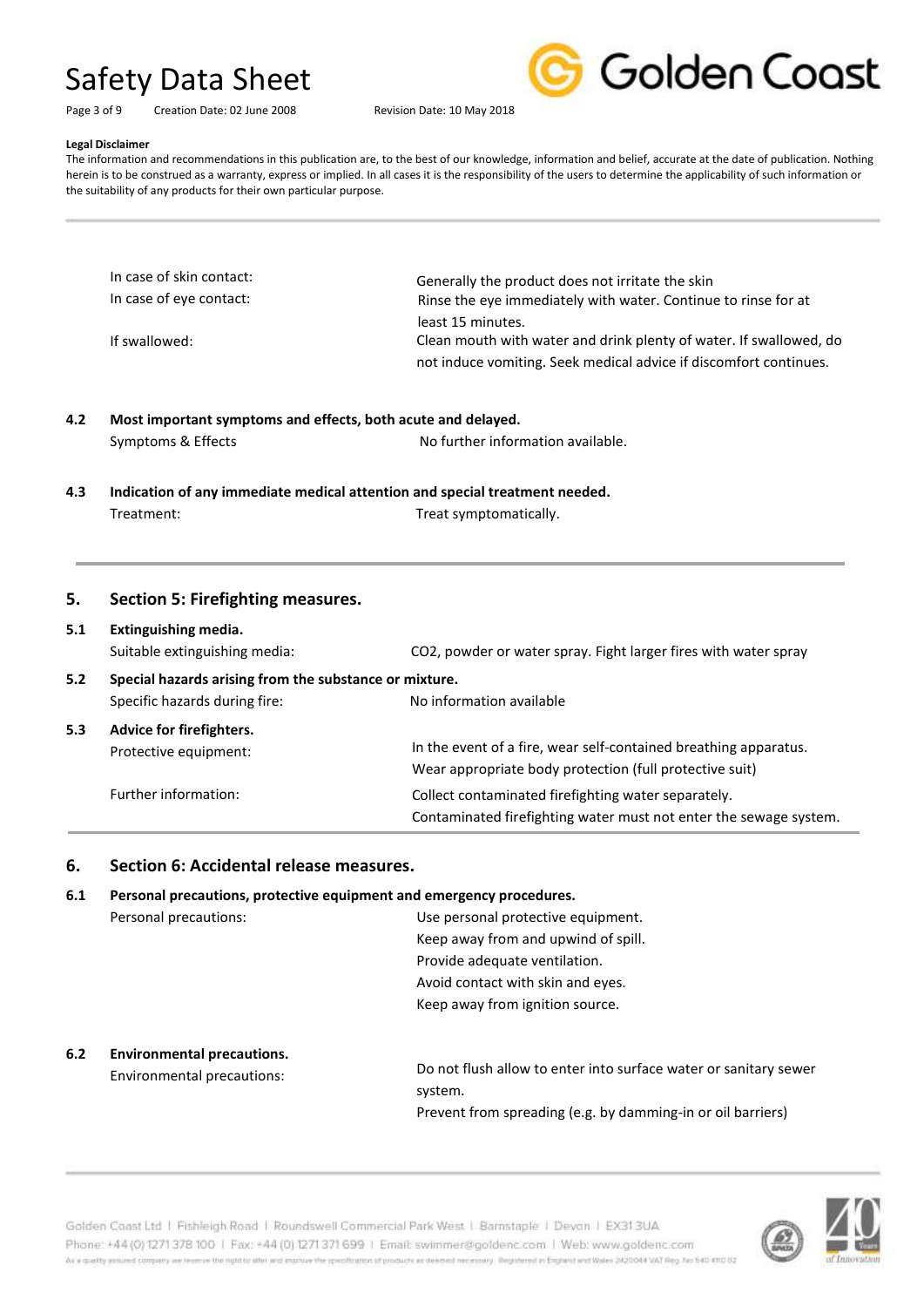Page 4 of 9 Creation Date: 02 June 2008 Revision Date: 10 May 2018



#### **Legal Disclaimer**

The information and recommendations in this publication are, to the best of our knowledge, information and belief, accurate at the date of publication. Nothing herein is to be construed as a warranty, express or implied. In all cases it is the responsibility of the users to determine the applicability of such information or the suitability of any products for their own particular purpose.

#### **6.3 Methods and material for containment and cleaning up.** Methods and materials: Further information: Dispose of contaminated material as waste according to item 13. Absorb with liquid-binding material (sand, acid/universal binders, sawdust)

#### **6.4 Reference to other sections.**

See Section 7 for information on safe handling. See Section 8 for information on personal protection equipment. See Section 13 for disposal information.

## **7. Section 7: Handling and storage.**

| 7.1 | Precautions for safe handling. |                                                                                                                                                                                                                                                                                                                          |  |  |
|-----|--------------------------------|--------------------------------------------------------------------------------------------------------------------------------------------------------------------------------------------------------------------------------------------------------------------------------------------------------------------------|--|--|
|     | Advice on safe handling:       | Use personal protective equipment.                                                                                                                                                                                                                                                                                       |  |  |
|     |                                | Avoid contact with skin.                                                                                                                                                                                                                                                                                                 |  |  |
|     |                                | DO NOT MIX with other products in their concentrated form.                                                                                                                                                                                                                                                               |  |  |
|     | Hygiene measures :             | Keep away from food, drink and animal feeding stuffs. Smoking,<br>eating and drinking should be prohibited in the application area.<br>Wash hands before breaks and at the end of the workday.<br>Take off all contaminated clothing immediately. Provide adequate<br>ventilation. Avoid contact with the skin and eyes. |  |  |

#### **7.2 Conditions for safe storage, including any incompatibilities.**

| Requirements for storage:          | Prevent any seepage in the ground.                        |
|------------------------------------|-----------------------------------------------------------|
| Advice on protection against fire: | No special measures required.                             |
| Further information:               | Store in cool, dry conditions in well-sealed receptacles. |
| Advice on common storage:          | Store away from oxidising substances.                     |
| Storage temperature:               | Keep away from heat and direct sunlight.                  |
|                                    |                                                           |

#### **7.3 Specific end use(s).**

For treatment of algae.

## **8. Section 8: Exposure controls/personal protection.**

#### **8.1 Control parameters.**

No exposure limit established

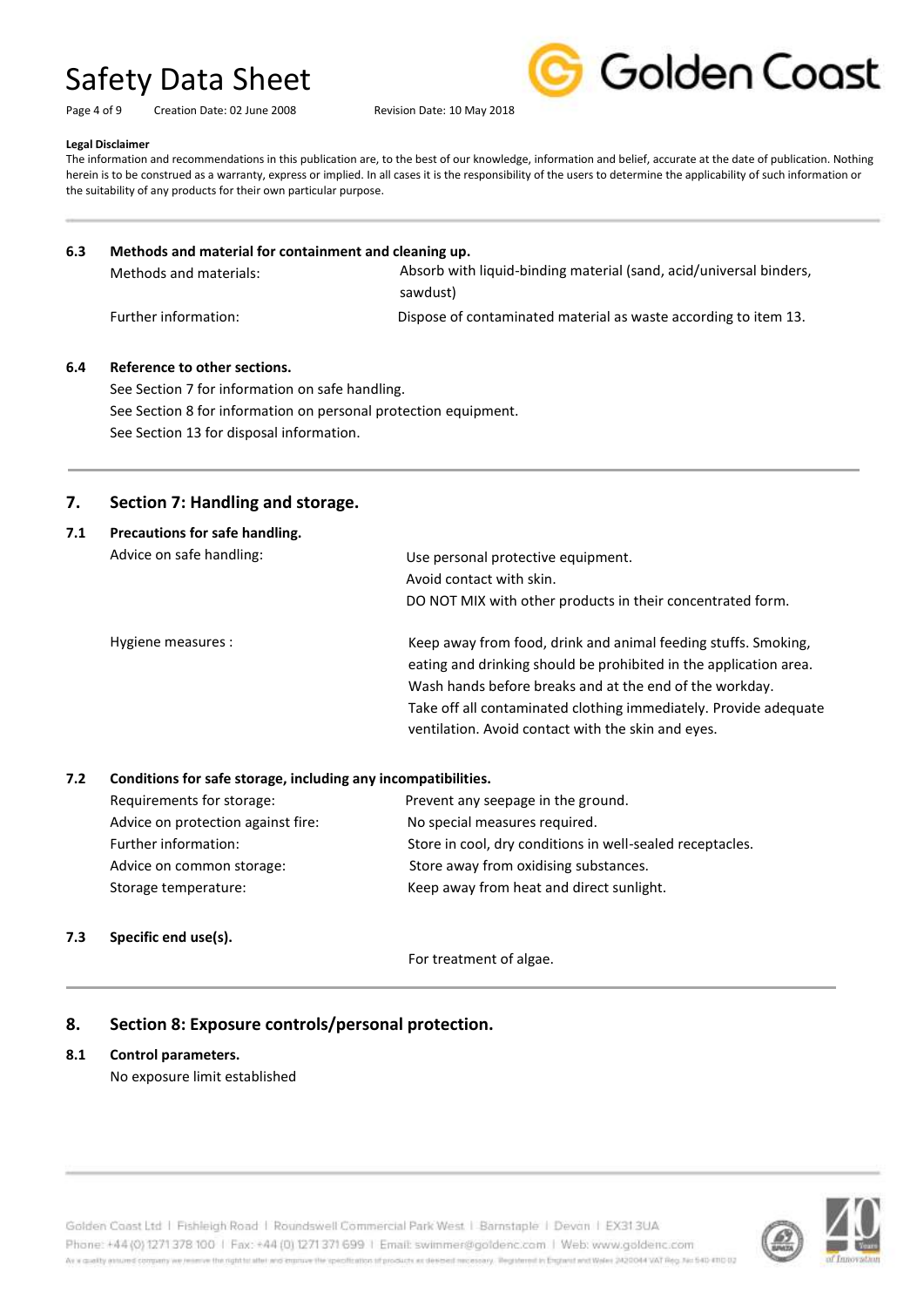Page 5 of 9 Creation Date: 02 June 2008 Revision Date: 10 May 2018



#### **Legal Disclaimer**

The information and recommendations in this publication are, to the best of our knowledge, information and belief, accurate at the date of publication. Nothing herein is to be construed as a warranty, express or implied. In all cases it is the responsibility of the users to determine the applicability of such information or the suitability of any products for their own particular purpose.

#### **8.2 Exposure controls.**

Refer to protective measures listed in section 7 and 8.

#### **Personal protective equipment.**

Ventilation:

| Ventilation:              | No special ventilation requirements are normally necessary for this<br>product. However, make sure that the work environment remains<br>clean and that dusts are minimised. |
|---------------------------|-----------------------------------------------------------------------------------------------------------------------------------------------------------------------------|
| Respiratory protection:   | In case of insufficient ventilation wear suitable respiratory<br>equipment.                                                                                                 |
| Hand protection:          | Wear protective gloves. The selected protective gloves have to<br>satisfy the specifications of EU Directive 89/686/EEC and standard<br><b>EN374</b>                        |
| Eye protection:           | Tightly fitting safety goggles (EN166). Emergency eyewash stations<br>must be available.                                                                                    |
| Skin and body protection: | Protective work clothing.                                                                                                                                                   |

#### **Environmental exposure controls**

Do not flush into surface water or sanitary sewer systems.

## **9. Section 9: Physical and chemical properties.**

#### **9.1 Information on basic physical and chemical properties.**

| Form:                 | Fluid                                         |
|-----------------------|-----------------------------------------------|
| Colour:               | Colourless                                    |
| Odour:                | Mild                                          |
| Ph @ 20°C             | $5 - 7$                                       |
| Melting point:        | Undetermined.                                 |
| Boiling point:        | $100^{\circ}$ C                               |
| Flash point:          | Not applicable.                               |
| Density @ 20°C:       | 1.052 $g/cm^3$                                |
| Water solubility:     | Fully miscible.                               |
| Ignition temperature: | $>250^{\circ}$ C                              |
| Explosive properties: | Product does not present an explosion hazard. |

#### **9.2 Other Information**

No further information available.

Golden Coast Ltd | Fishleigh Road | Roundswell Commercial Park West | Barnstaple | Devon | EX313UA Phone: +44 (0) 1271 378 100 | Fax: +44 (0) 1271 371 699 | Email: swimmer@goldenc.com | Web: www.goldenc.com As a quality ensured company we reserve the right to after and enprice the specification of products as deepent recessary. Registered in England and Wales (AQDO44 VAT Reg. Just 540-410 D2

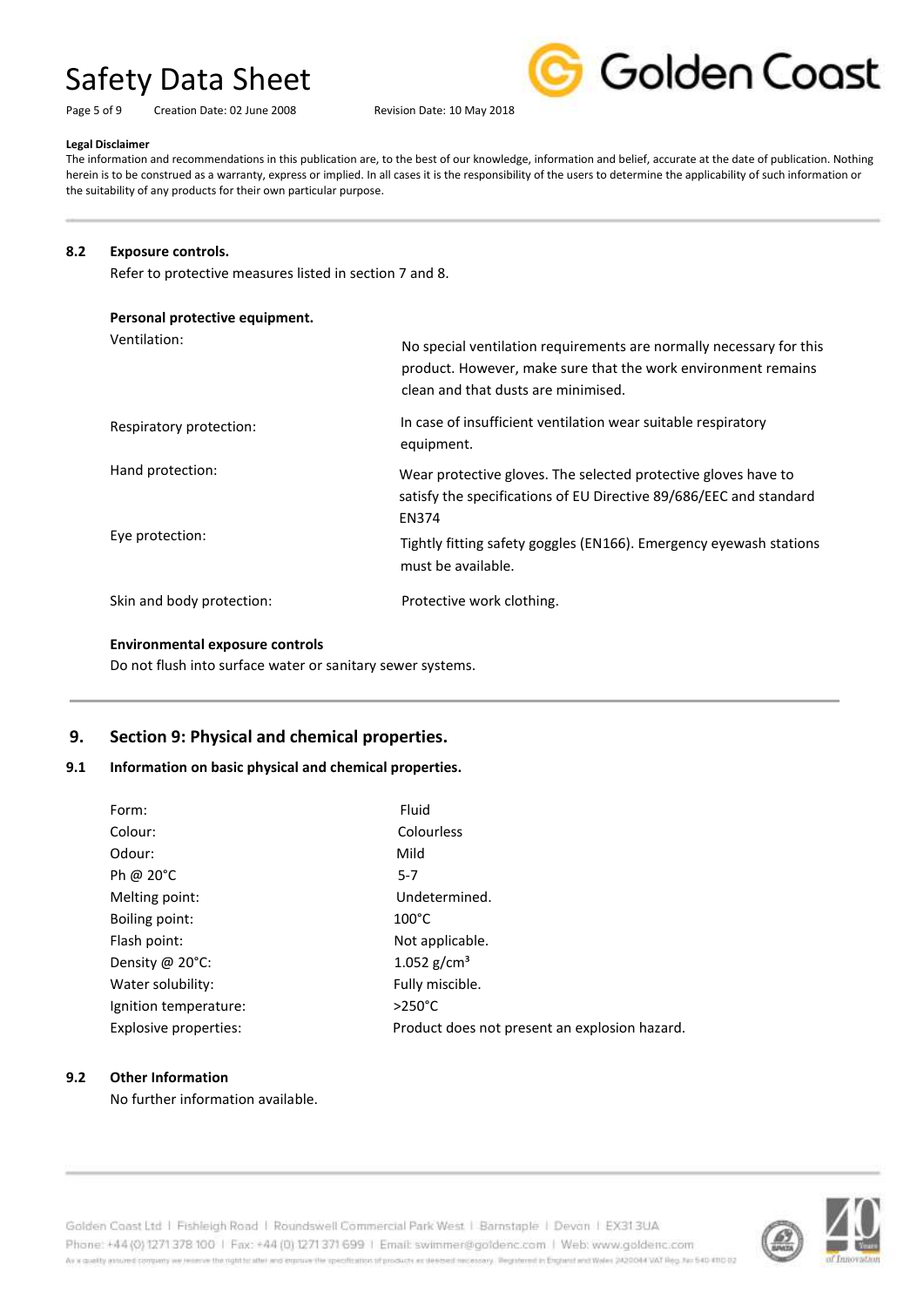Page 6 of 9 Creation Date: 02 June 2008 Revision Date: 10 May 2018



#### **Legal Disclaimer**

The information and recommendations in this publication are, to the best of our knowledge, information and belief, accurate at the date of publication. Nothing herein is to be construed as a warranty, express or implied. In all cases it is the responsibility of the users to determine the applicability of such information or the suitability of any products for their own particular purpose.

# **10. Section 10: Stability and reactivity.**

| 10.1              | Reactivity.                                                 |                                                       |
|-------------------|-------------------------------------------------------------|-------------------------------------------------------|
|                   | Reactivity:                                                 | No information available.                             |
| 10.2 <sub>1</sub> | <b>Chemical stability.</b><br>Chemical stability:           | No information available.                             |
| 10.3              | Possibility of hazardous reactions.<br>Hazardous reactions: | No information available.                             |
| 10.4              | Conditions to avoid.<br>Conditions to avoid:                | No decomposition if used according to specifications. |
| 10.5              | Incompatible materials.<br>Materials to avoid:              | Oxidising agents.                                     |
| 10.6              | Hazardous decomposition products.<br>Haz. Decomp. Products: | Nitrogen Oxides.                                      |
|                   |                                                             |                                                       |

### **11. Section 11: Toxicological information.**

#### **11.1 Information on toxicological effects.**

### **Toxicity values**

| Route | <b>Species</b> | Test | Value  | <b>Units</b> |
|-------|----------------|------|--------|--------------|
| Oral  | Rat            | LD50 | >5,000 | mg/kg        |

properties

#### **Primary irritant effect:**

On the skin: No irritant effect

On the eyes: No irritant effect

#### **Sensitisation: No sensitising effects known.**

**Carcinogenic:** 

#### **Mutagenic:** There is no evidence that this substance is mutagenic

There is no evidence that this substance has any carcinogenic

**Additional toxicological information.**

#### Other relevant toxicity: and the state of the Avoid repeated exposure.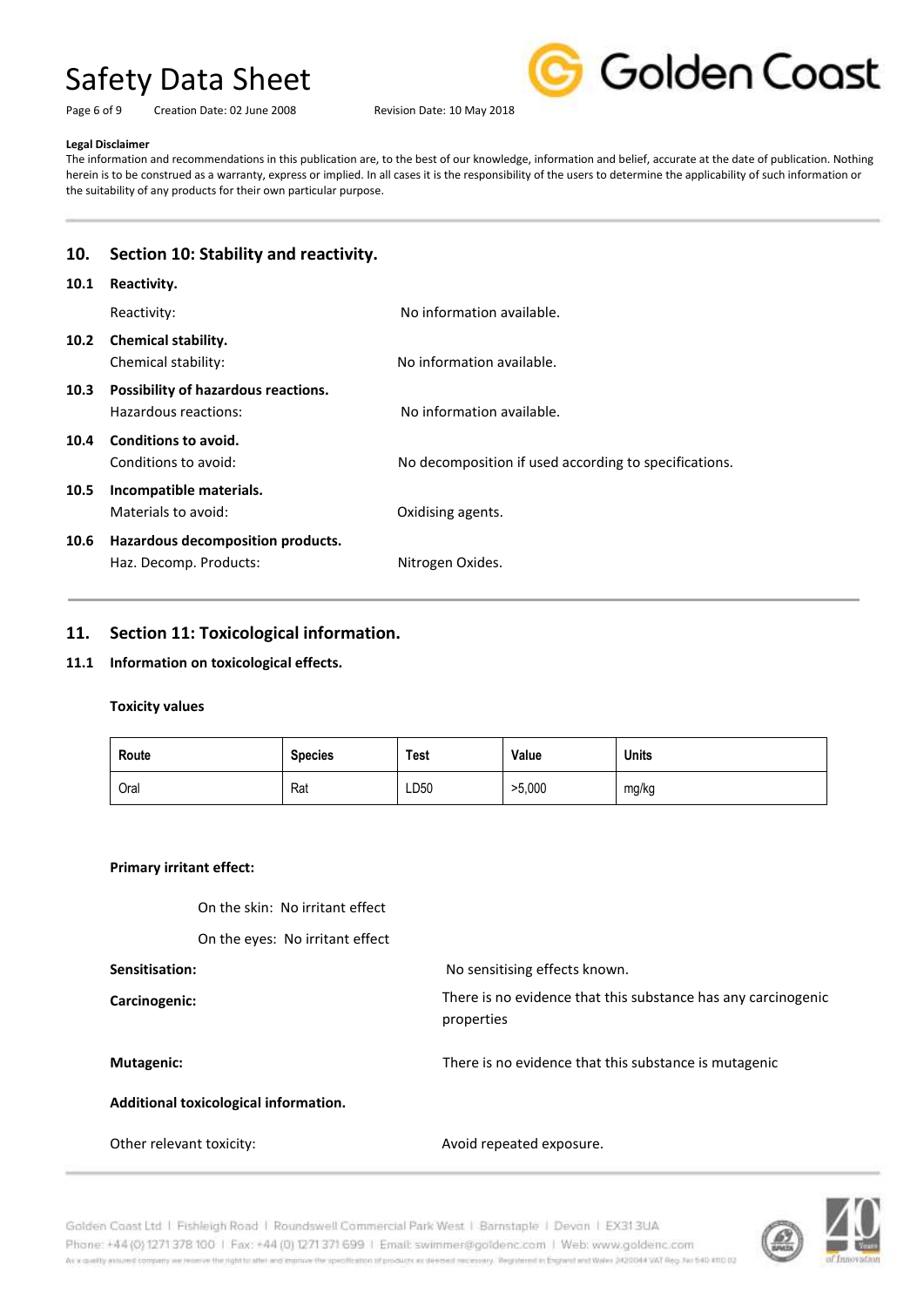Page 7 of 9 Creation Date: 02 June 2008 Revision Date: 10 May 2018



#### **Legal Disclaimer**

The information and recommendations in this publication are, to the best of our knowledge, information and belief, accurate at the date of publication. Nothing herein is to be construed as a warranty, express or implied. In all cases it is the responsibility of the users to determine the applicability of such information or the suitability of any products for their own particular purpose.

### **12. Section 12: Ecological information.**

#### **12.1 Toxicity.**

Water hazard class 2 (German Regulation) (Self- assessment): hazardous for water.

#### **12.2 Persistence and degradability.**

Persistence and degradability: No information available.

### **12.3 Bioaccumlative potential.**

Bioaccumulative potential: Bioaccumulation is not expected.

#### **12.4 Mobility in soil.**

Mobility in soil: Expected to absorb in soil.

#### **12.5 Results of PBT and PvB assessment.**

PBT and PvB assessment: No information available.

#### **12.6 Other adverse effects.**

Danger to drinking water if even small quantities leak into the ground. Do not allow product to reach ground water, water bodies or sewage system even in small quantities.

#### **13. Section 13: Disposal considerations.**

#### **13.1 Waste treatment methods.**

- **-** Disposal should be in accordance with local, state or national legislation.
- Do not reuse empty containers without commercial cleaning or reconditioning.
- Do not discharge into drains or the environment, dispose to an authorised waste collection point.

#### **13.2 Classification.**

Waste Codes in accordance with the European Waste catalogue (EWC) are origin-defined). Since this product is used in several industries, no Waste Code can be provided by the supplier. The Waste Code should be determined in arrangement with your waste disposal partner or the responsible authority.

#### **14. Section 14: Transport information.**

## **14.1 UN number.**

UN3082

#### **14.2 UN proper shipping name.** 3082 ENVIRONMENTALLY HAZARDOUS SUBSTANCE, LIQUID N.O.S. (Polyquaternaryammonium compound)

### **14.3 Transport hazard class(es).** Class: 9 Classification: M6

Golden Coast Ltd | Fishleigh Road | Roundswell Commercial Park West | Barnstaple | Devon | EX31.3UA Phone: +44 (0) 1271 378 100 | Fax: +44 (0) 1271 371 699 | Email: swimmer@goldenc.com | Web: www.goldenc.com As a coalty ensured company we reserve the right to aller and copmun the specification of products as deeped receivery. Registered in England and Wales 2420044 VAT Reg. No 540-410 02

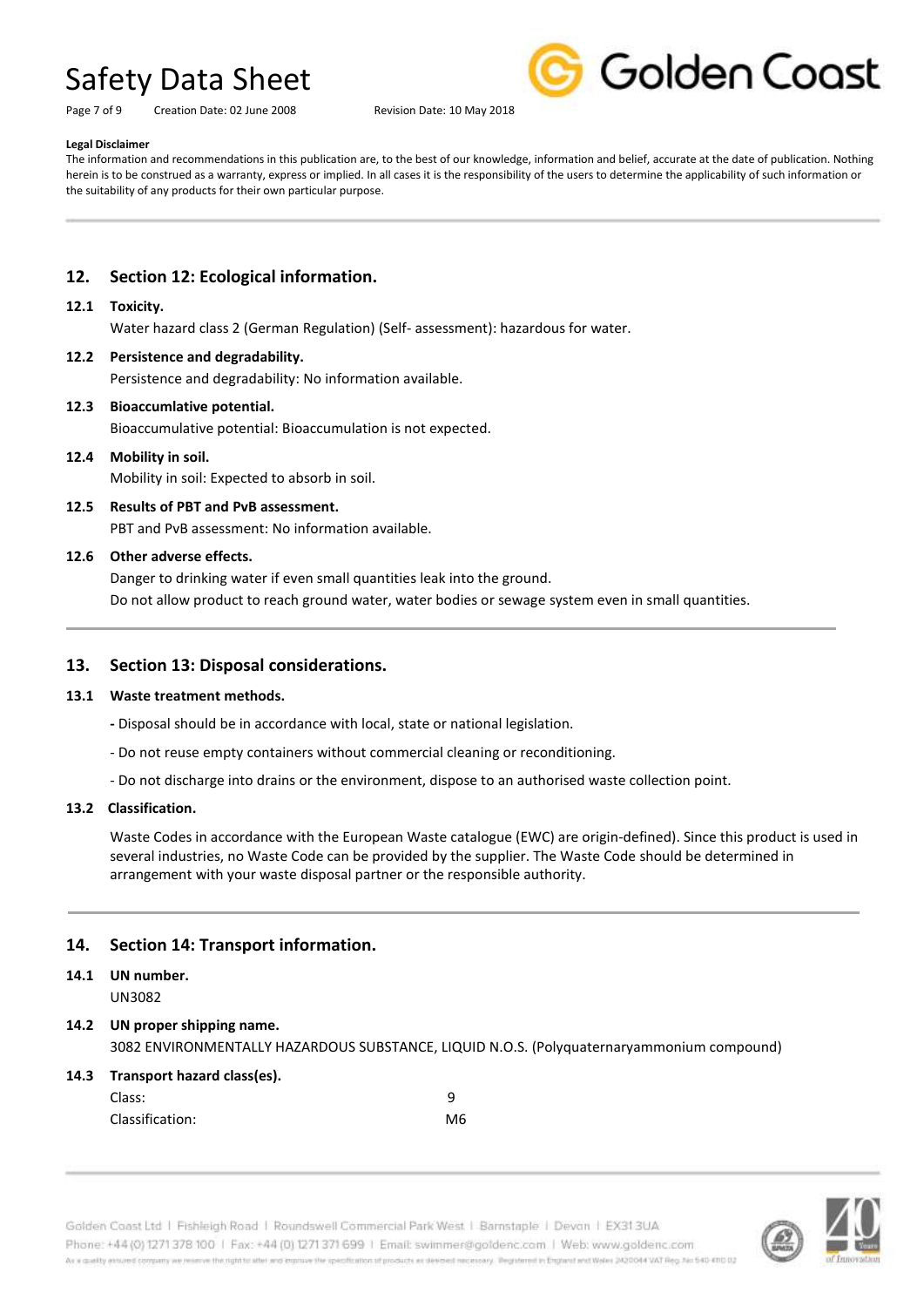Golden Coast

Page 8 of 9 Creation Date: 02 June 2008 Revision Date: 10 May 2018

#### **Legal Disclaimer**

The information and recommendations in this publication are, to the best of our knowledge, information and belief, accurate at the date of publication. Nothing herein is to be construed as a warranty, express or implied. In all cases it is the responsibility of the users to determine the applicability of such information or the suitability of any products for their own particular purpose.

|      | Hazard label:                                                             | 9              |  |
|------|---------------------------------------------------------------------------|----------------|--|
|      | Transport category:                                                       | 3              |  |
|      | Excepted quantities:                                                      | E1             |  |
|      | Limited quantities:                                                       | 5 Litres       |  |
| 14.4 | Packing group.                                                            | $\mathbf{III}$ |  |
| 14.5 | <b>Environmental hazards.</b>                                             |                |  |
|      | Classified as environmentally hazardous:                                  | Yes            |  |
| 14.6 | Special precautions for user.                                             |                |  |
|      | Note:                                                                     | Not applicable |  |
| 14.7 | Transport in bulk according to annex II of MARPOL 73/78 and the IBC code. |                |  |
|      | IMDG:                                                                     | Not applicable |  |
|      |                                                                           |                |  |

#### **15. Section 15: Regulatory information.**

- **15.1 Safety, health and environmental regulations/legislation specific for the substance or mixture.** This Safety Data Sheet is provided in compliance with REACH Regulation (EC) No 1907/2006
- **15.2 Chemical safety assessment.** No further information

#### **16. Section 16: Other information.**

#### **Full text of H-statements referred to under Sections 2 and 3.**

H400: Very toxic to aquatic life.

This information I believed to be accurate and represents the best information currently available to us. However, we make no warranty or merchantability, or fitness for particular use, or any other warranty, express or implied, with respect to this information, and we assume no liability resulting from use of this information. Users should make their own investigations to determine the suitability of the information for their particular needs and uses.

#### **Further information.**

Restricted to professional users. Attention – Avoid exposure – obtain special instructions before use.

#### **Note:**

This data sheet does not constitute a user's assessment of workplace risk as required by HSW act, COSHH, management of health and safety at work regulations, or other health and safety legislation.